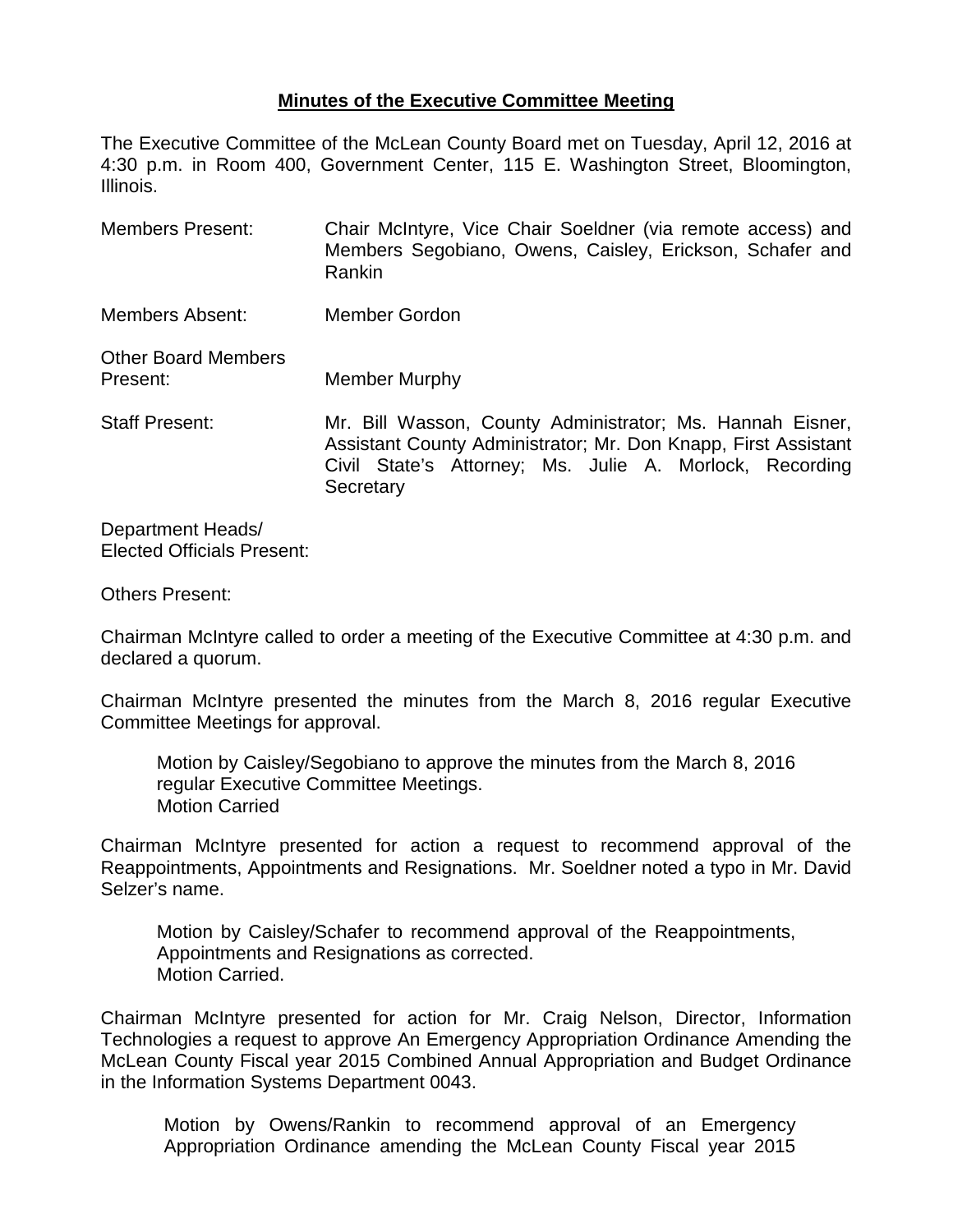Executive Committee Minutes April 12, 2016 Page **2** of **5**

> Combined Annual Appropriation and Budget Ordinance in the Information Systems Department 0043. Motion Carried.

Mr. Benjamin Owens, Chairman of the Finance Committee presented for action items B1am including recording keeping Emergency Appropriation Ordinance Items, Budget Amendments and an amendment to the Funded Full-time Equivalent Positions Resolution for 2016.

Motion by Owens/Segobiano to recommend approval of items 4C1a-m including 2 Purchase Order Budget Amendments for the Health Department for 2015 and 2016, 2 Purchase Order Budget Amendments for the Highway Department for 2015 and 2016, 8 Emergency Appropriation Ordinances amending the McLean County Fiscal Year 2015 Combined Annual Appropriation and Budget Ordinance for the County Clerk, Auditor, Treasurer, Risk Management Department, Bloomington Election Commission, Supervisor of Assessments and Office of Veteran's Affairs, and a Resolution amending the Funded Full-Time Equivalent Positions Resolution for 2016 . Motion Carried.

Chairman Owens indicated the Finance Committee would have one other item to present to the Board next week. Chairman McIntyre asked if there were any questions for Mr. Owens or the Finance Committee; hearing none, he thanked Mr. Owens.

Ms. Schafer, Chair of the Health Committee presented for action items 4C1a-c including Emergency Appropriation Ordinance for Jail Medical, Nursing Home Fund and the Health Department.

Motion by Schafer/Owens to recommend approval of items 4C1a-c including Emergency Appropriation Ordinances amending the McLean County Fiscal Year 2015 Combined Annual Appropriation and Budget Ordinance for the Jail Medical Department, The Nursing Home Fund, and the Health Department. Motion Carried.

Ms. Schafer indicated that she had nothing else to report from the Health Committee. Chairman McIntyre asked the Committee if they had any questions regarding the Health Committee; hearing none, he thanked Ms. Schafer.

Chairman McIntyre indicated that Mr. George Gordon, Chairman of the Land Use and Development Committee would not be present. He stated that Land Use and Development Committee had nothing to present for action today and would have item to go before the Board next week. Chairman McIntyre asked if anyone had any questions or comments for the Land Use Committee; hearing none he moved on to Chairman Soeldner of the Transportation Committee.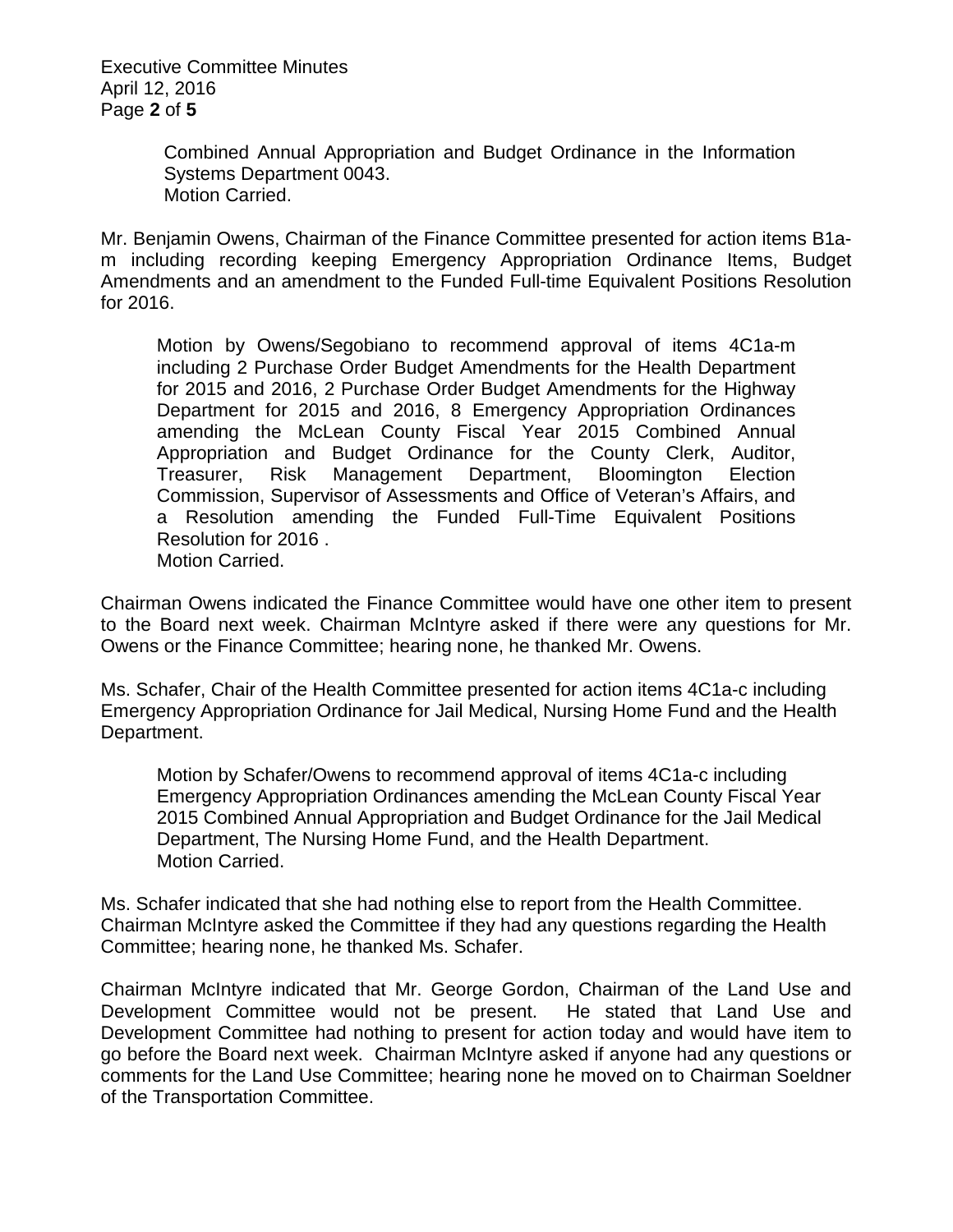Executive Committee Minutes April 12, 2016 Page **3** of **5**

Mr. Jim Soeldner, Chairman of Transportation Committee presented for action a request to approve IDOT FY 2017 Combined Application for Section 5311 and Downstate Operating Assistance Downstate Public Transportation Operating Assistance Grant.

Motion by Soeldner/Caisley to recommend approval of IDOT FY 2017 Combined Application for Section 5311 and Downstate Operating Assistance Downstate Public Transportation Operating Assistance Grant. Motion Carried.

Mr. Soeldner presented for action a Purchase of Service Agreement between McLean County and SHOW BUS for the continuation of Rural Public Transportation Service in FY 2017.

Motion by Soeldner/Owens to recommend approval of Purchase of Service Agreement between McLean County and SHOW BUS for the continuation of Rural Public Transportation Service in FY 2017. Motion Carried.

Mr. Caisley asked if these were previously under Land Use Committee. Mr. Soeldner confirmed that they moved from the Land Use Committee about 2 years ago. Mr. Caisley stated that he thought this was an appropriate change. Mr. Soeldner indicated they would have several items to be considered by the Board next week. Chairman McIntyre asked if there were any questions for Chairman Soeldner of the Transportation Committee; hearing none, he thanked Mr. Soeldner.

Mr. Paul Segobiano, Chairman of the Property Committee presented for action items 4F1a-b Emergency Appropriation Ordinances for Parks & Recreation Department and Facilities Management Department.

Motion by Segobiano/Owens to recommend approval of items 4F1a,b Emergency Appropriation Ordinances amending the McLean County Fiscal Year 2015 Combined Annual Appropriation and Budget Ordinance for General Fund 0001, Parks & Recreation Department 0040/0042 and General Fund 0001, Facilities Management department 0041 and Fairview Building Fund 0360 Motion Carried.

Mr. Segobiano indicated that they would have one item to come before the board and would be having a stand-up meeting prior to Board. Chairman McIntyre asked if there were any questions of Mr. Segobiano or the Property Committee; hearing none he thanked Mr. Segobiano.

Mr. William Caisley, Chairman of the Justice Committee presented for action items 4G1a-j including Emergency Appropriation Ordinances for the Sheriff, Court Services, State's Attorney, Coroner, Children's Advocacy, Circuit Court, Circuit Clerk, Jury Commission, EMA and Metcom Departments.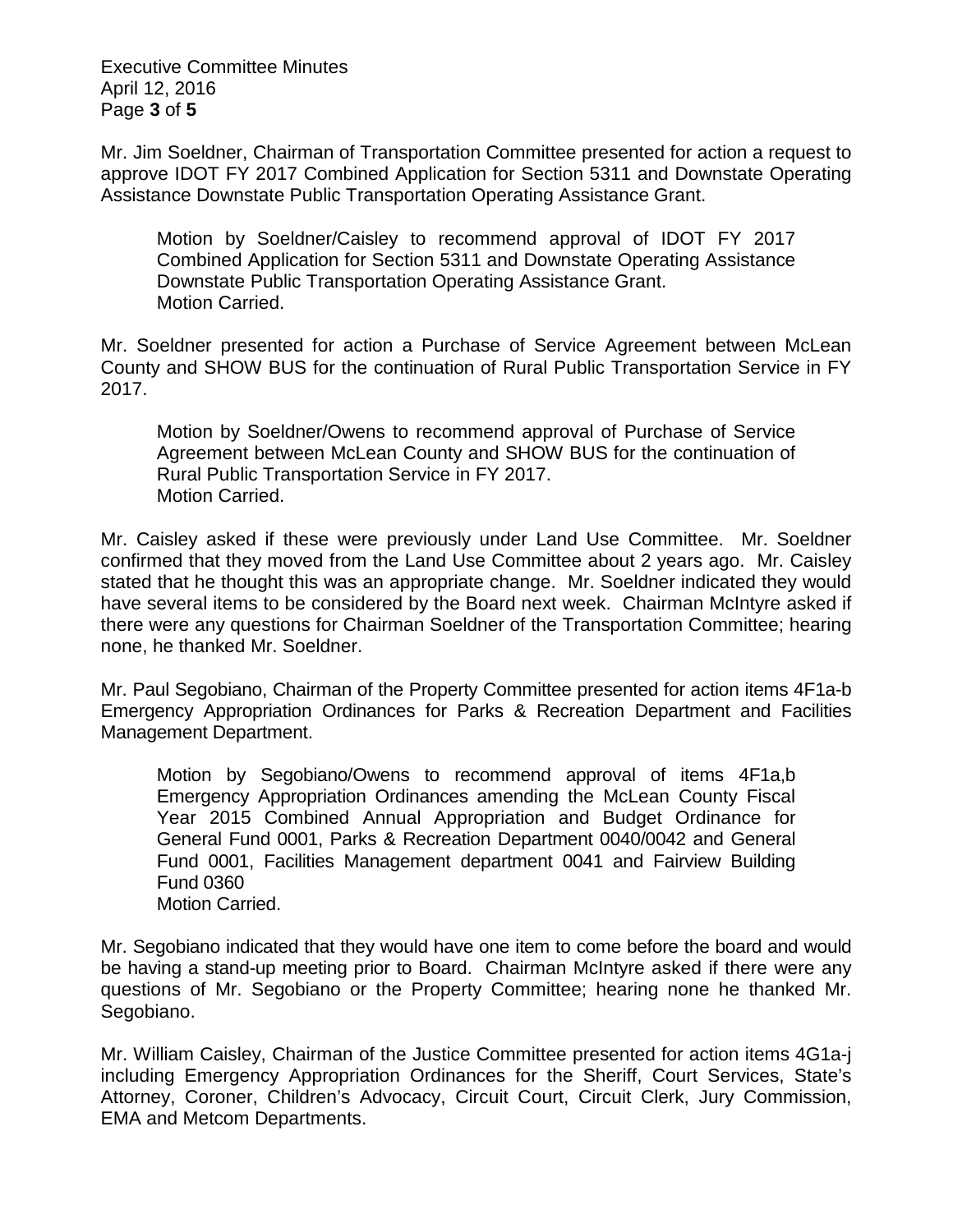Executive Committee Minutes April 12, 2016 Page **4** of **5**

> Motion by Caisley/Owens to recommend approval items 4G1a-j including Emergency Appropriation Ordinances amending the McLean County Fiscal Year 2015 Combined Annual Appropriation and Budget Ordinance for the Sheriff, Court Services, State's Attorney, Coroner, Children's Advocacy, Circuit Court, Circuit Clerk, Jury Commission, EMA and Metcom Departments. Motion Carried.

Chairman McIntyre asked if the Committee had any questions for Chairman Caisley; hearing none, he thanked him.

Mr. Wasson presented for action an Emergency Appropriation Ordinance Amending the McLean County Fiscal year 2015 Combined Annual Appropriation Budget and Ordinance for the Administration Department 0002. Mr. Caisley asked why there seemed to be so many clean up items for approval. Mr. Wasson stated that in the past these were combined under funds and committees so there would fewer action items.

Motion by Owens/Segobiano to recommend approval of an Emergency Appropriation Ordinance Amending the McLean County Fiscal year 2015 Combined Annual Appropriation Budget and Ordinance for the Administration Department 0002. Motion Carried.

Mr. Wasson stated that yesterday they had received a request to provide a support letter for the IDOT proposal to the Federal Department of Transportation for upgrade to US Business 51 between College in Normal and Olive in Bloomington. Mr. Wasson indicated that both the City of Bloomington and the Town of Normal have withdrawn their Tiger grant requests to support this application. Mr. Wasson stated that Administration will be bringing a resolution to the Transportation Committee at a stand-up before the County Board. Mr. Segobiano asked what this included. Mr. Wasson went over the items in the request including repaving roads and bike and pedestrian provisions. Mr. Wasson presented his report on recent employment activities. Chairman McIntyre asked if there were any questions for Mr. Wasson. Hearing none; Chairman McIntyre thanked Mr. Wasson.

Chairman McIntyre presented for approval the bills in the amount of \$240,022.66.

## PAGE 1 OF 6 MCLEAN COUNTY BOARD COMMITTEE REPORT

AS OF 4/4/2016 **EXPENDITURE SUMMARY BY FUND** 

**Executive Committee** 

| <b>FUND</b> | <b>FUND TITLE</b>         |
|-------------|---------------------------|
| nno 1       | <b>GENERAL FUND</b>       |
| 0136        | VETERANS ASSISTANCE COMM. |
| 0159        | WASTE MANAGEMENT FUND     |

Contra al Merditagne

| PENDING TOTAL | PREPAID TOTAL | <b>FUND TOTAL</b> |
|---------------|---------------|-------------------|
|               | \$218,031.68  | \$218,031.68      |
|               | \$4,849.66    | \$4,849.66        |
|               | \$17.141.32   | \$17,141.32       |
|               | \$240,022.66  | \$240,022.66      |